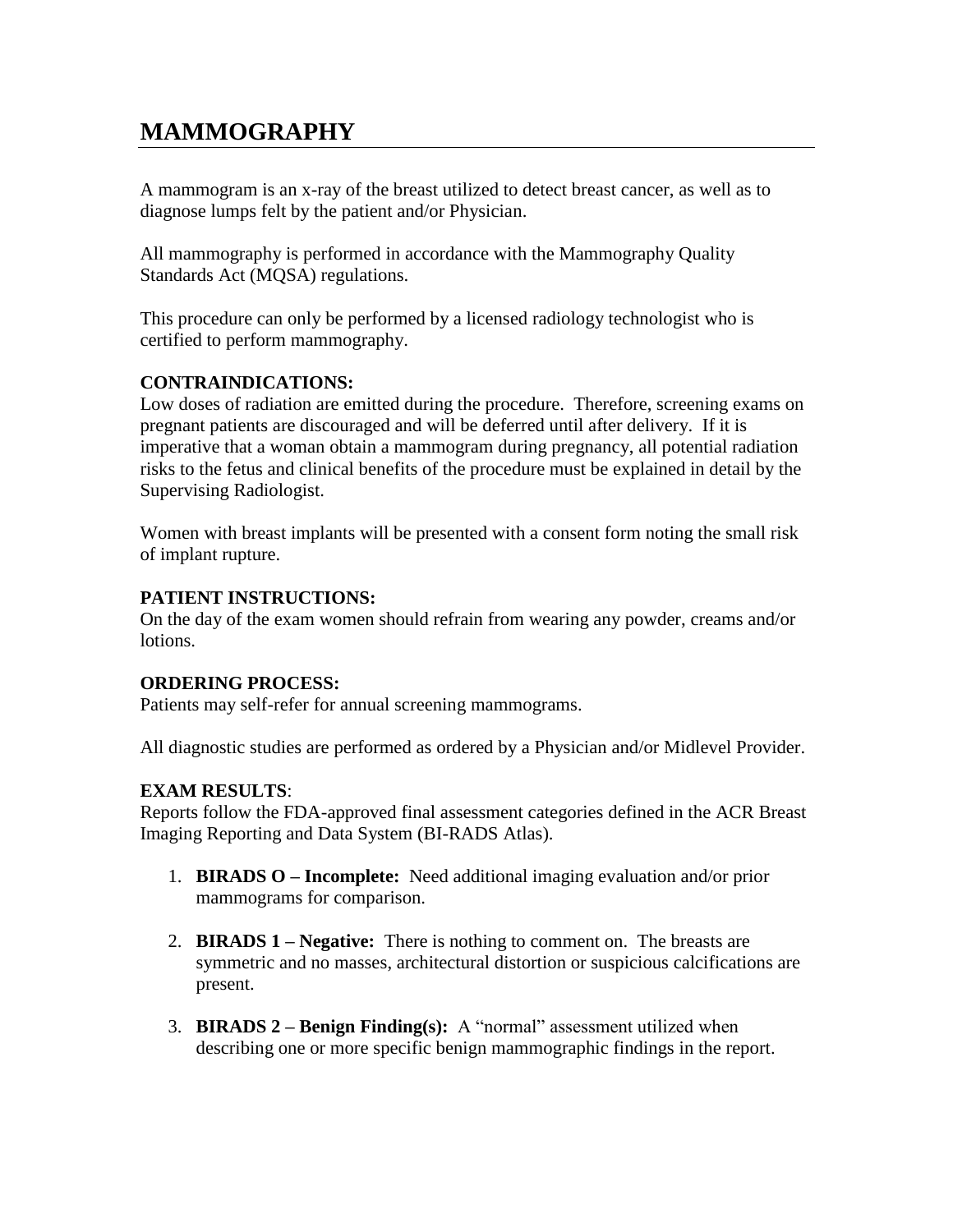- 4. **BIRADS 3 – Probably Benign Finding:** Initial short-interval follow-up suggested.
- 5. **BIRADS 4 – Suspicious Abnormality:** Biopsy should be considered.
- 6. **BIRADS 5 – Highly Suggestive of Malignancy:** Almost certainly malignant.

## **EXAM RESULTS:**

A dictated report of the mammography examination will be provided to the patient's Ordering Provider as soon as possible, but no later than 30 days from the date of the mammography examination.

The Imaging Center will make reasonable attempts to communicate with the healthcare provider as soon as possible, if the assessment is "suspicious" or "highly suggestive of malignancy".

## **Written Communication to Patients:**

Each patient will receive a letter stating the results of their mammogram. If an assessment is "suspicious" or "highly suggestive of malignancy", the Imaging Center shall make reasonable attempts to ensure that the results are communicated to the patient as soon as possible.

Patients will receive notification letters for their annual screening mammogram as well as for short interval follow-up exams.

# **PATIENT FINANCIAL RESPONSIBILITY:**

Patients will be presented with an Advanced Beneficiary Notice at the time of their visit indicating their financial responsibility if the study is not covered by their insurance carrier. The ABN will be maintained as part of the patient's medical record.

## **Medicare Frequency Limitations:**

## **Screening Mammograms**

The procedure is covered for routine screening annually for women over 40. For women 35-39, a baseline mammogram is allowed once during this period. Some insurance plans may not cover a screening mammogram for women under the age of 35. These patients will be instructed to contact their insurance directly to understand their coverage prior to the time of the scheduled exam.

Screening mammograms do not require an order from a physician or qualified nonphysician practitioner. Patients can self-refer for this exam.

## **Diagnostic Mammograms**

Must be ordered by a physician or qualified non-physician practitioner and are covered as often as is medically necessary.